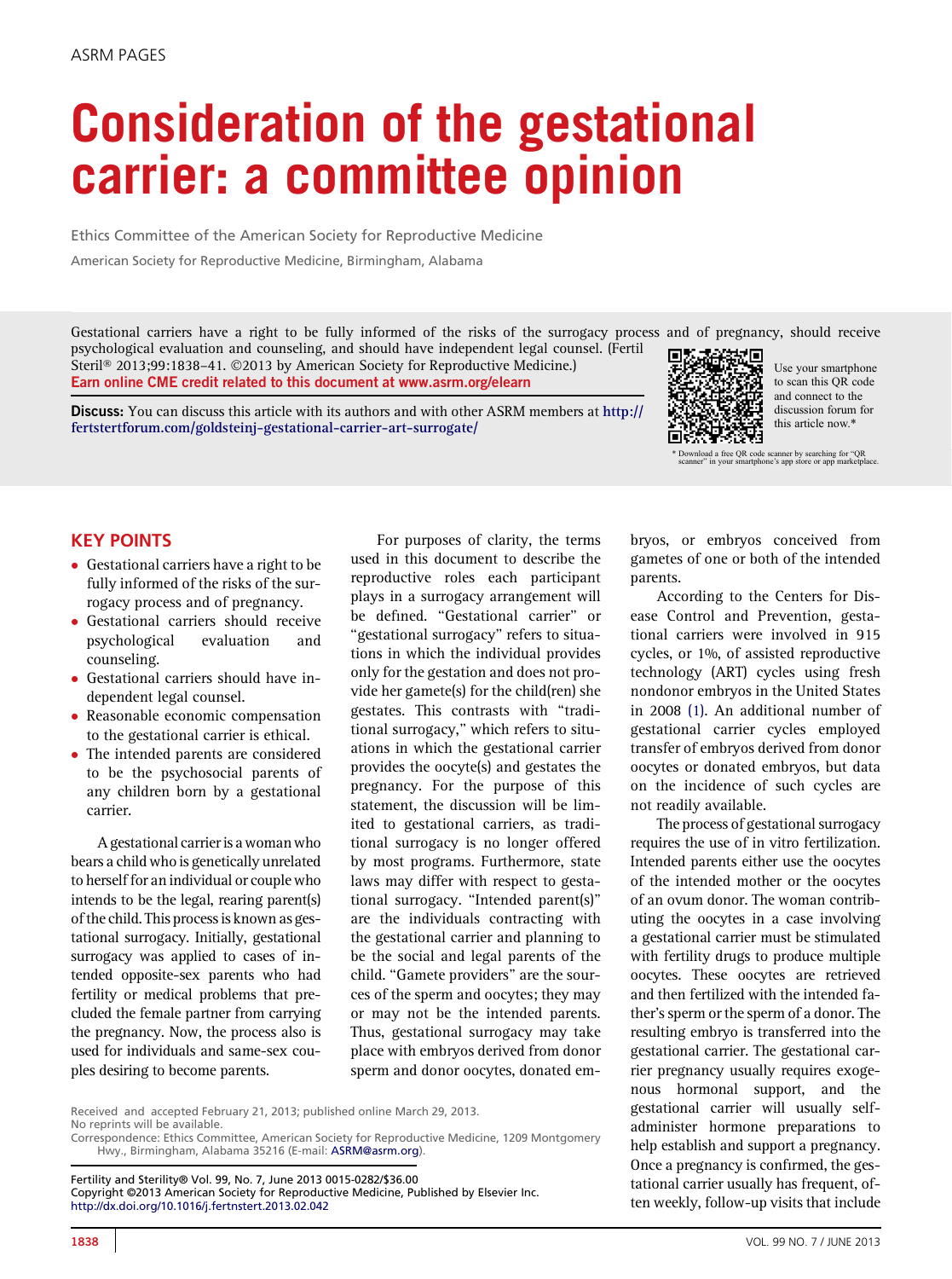blood work and ultrasounds before she is finally discharged to regular obstetrical care.

Controversy has surrounded the practice of paid surrogacy since its inception. Some feminist theorists have opposed contractual surrogacy as the commodification of the body [\(2\).](#page-3-0) Others, emphasizing autonomy, have argued that contractual surrogacy is permissible, but only if the woman retains the right to choose to end the pregnancy as well as the right to revoke the agreement at any time [\(3\)](#page-3-0). Some courts have followed this view [\(4\)](#page-3-0). Still others have argued that commercial surrogacy should be prohibited as conflicting with the interests of the child [\(5\).](#page-3-0) Defenders of more traditional family structures and methods of reproduction have argued that the practice of surrogacy should be prohibited outright [\(6\)](#page-3-0). These longstanding controversies are rooted in deep conflicts of values. Regardless of how these arguments are resolved, it is apparent that certain safeguards for both the gestational carrier and the intended parent(s) are necessary for any form of surrogacy to be ethically justifiable.

This statement considers the protective safeguards that need to be in place to ensure the ethical treatment of gestational carriers. These safeguards address the following issues: economic compensation, access to medical treatment, psychological support, and informed consent. The importance of specific legal protections, while beyond the scope of this statement, compels the Committee to emphasize that carriers have a right to independent legal counsel. Because of the potential conflicts of interest of the parties involved in surrogacy arrangements, and the intensely emotional nature of the process, access to such independent advice is crucial. To protect against attorney conflicts of interest, the gestational carrier should be free to choose her own counsel. Costs of such counsel should be borne by the entity responsible for arranging the surrogacy agreement or, by agreement, by the intended parents. This opinion is not intended to give legal advice; state laws on surrogacy vary enormously and must be consulted in each case.

#### REASONABLE ECONOMIC COMPENSATION

Gestational carriers should receive fair and reasonable economic compensation. Compensation should not be based on factors that stereotype or are otherwise problematic from the perspective of social justice. What is reasonable depends on a balance of considerations outlined below.

Compensation for gestational surrogacy has been controversial since its inception and has varied depending on region or country. At the core of concerns about compensation is the creation of undue inducements for women to expose themselves to the physical and emotional risks that accompany any pregnancy. Compensation may induce women to undertake a pregnancy or to collaborate with intended parents or a recruiter with whom they might otherwise not undertake a gestational surrogacy agreement. Risks may not be considered adequately in the service of financial need or opportunity. Payments may also create incentives that might encourage potential gestational carriers to lie about heath conditions or family history.

Many argue that compensation by definition will entice economically disadvantaged women to undertake surrogacy,

especially if they do not believe they have other reasonable and realistic choices in their lives. Ethical concerns also arise from socioeconomic differences between intended parents and gestational carriers. Financial compensation also could be argued to be equivalent to selling one's body for another's use, an impermissible commodification even within a free market economy. There is also the concern that financial compensation may give the appearance of or mask the reality of baby-selling, a morally impermissible commodification with potential deleterious consequences for the child. Payments may also convey the impression that commodifiable individual characteristics such as weight, race, health, and diet, as well as willingness to engage in procedures such as prenatal testing, termination, multifetal pregnancy reduction (MFPR) or selective reduction, can have a monetary value attributed to them.

Alternatively, arguments for the acceptability of compensation are based on an evaluation of the time, inconvenience, risk and discomfort associated with pregnancy. Compensation for gestational carriers is consistent with recognition by the American Society for Reproductive Medicine (ASRM) that compensation for gamete donation is ethical. It is also consistent with compensation for other situations, such as participation in medical research, in which individuals are paid for activities demanding time, stress, physical effort, and risk. A parallel position about compensation in the context of surrogacy, therefore, is reasonable.

Payment to the gestational carriers should take into account 9 months of possible illness, risks to employment, burdens on other family members, and the like, but should not, however, create undue inducement or risks of exploitation or incentivize gestational carriers to lie about their own health conditions or family history.

Increasingly, surrogacy contracts require that the compensation to the gestational carrier be placed in an escrow account managed by an attorney or other professional. This escrow account protects the interests of both parties. For the gestational carrier, the arrangement ensures that expenses and compensation are covered. For both the intended parents and the carrier, the financial negotiations are kept separate from the ongoing relationship. In addition, the contract between the intended parents and the carrier routinely defines the parameters for how the escrowed monies can be provided to the carrier and removes the immediate burdens of financial negotiation between the intended parents and the gestational carrier.

Any compensation arrangements for gestational carriers must comply with state laws. States have a legitimate interest in protecting children. Many states explicitly prohibit ''baby selling'' and insist that surrogacy compensation be limited to expenses, so payments to the carrier are not suggestive that the child is being purchased. Although a discussion of the ethical issues involved in protecting the interests of the child is beyond the scope of this statement, it should be noted that legal prohibitions of this kind may restrict what payments, if any, can be made to gestational carriers in these states, and thus influence the scope of protections available for the gestational carrier.

Social considerations also have played a role in the selection of gestational carriers. Payments to gestational carriers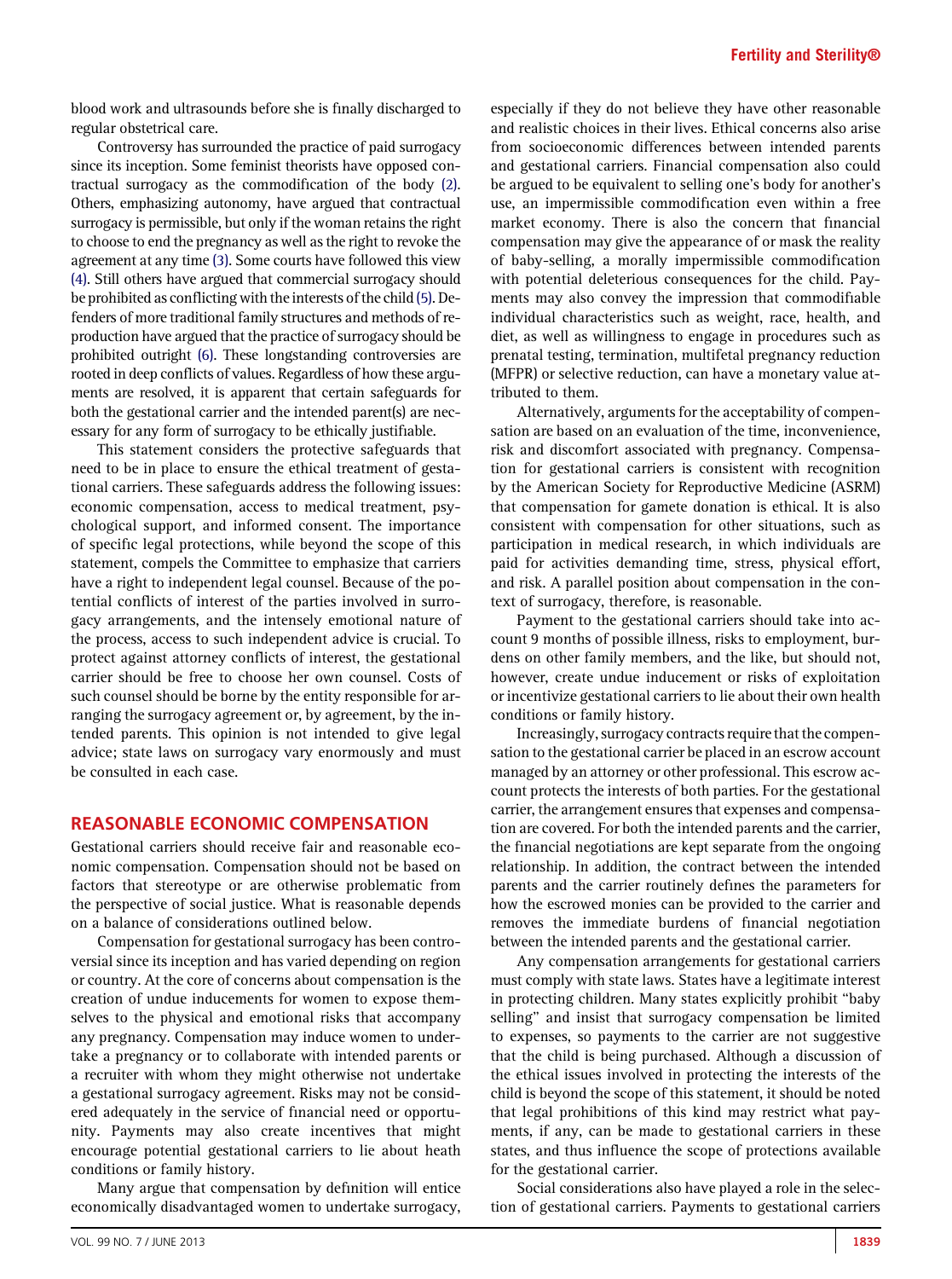based on what are considered to be especially desirable characteristics, such as physical beauty or intelligence, are problematic, as discussed in the ASRM Ethics Committee Report on financial compensation of oocyte donors [\(7\)](#page-3-0). Such problematic considerations may be less likely in gestational than in traditional surrogacy, because in gestational surrogacy, the carrier is not the provider of the oocytes. However, even with gestational surrogacy, questions may remain about reimbursement patterns that stereotype gestational carriers of particular racial or ethnic backgrounds or gestational carriers with certain social or physical characteristics.

### MEDICAL CONSIDERATIONS AND INFORMED CONSENT

Gestational carriers have a right to be fully informed of the risks of the process and of pregnancy. They also have the right to appropriate medical care during the treatment and pregnancy; and the choice of obstetrician should be mutually acceptable to the intended parent(s) and carrier. In the case of cycles in which transfer of more than 1 embryo is being contemplated, carriers need to be counseled about the risks of multiple pregnancy. This counseling and consent should take place prior to the initiation of any treatment cycle. As with other decisions that relate to her body, including pregnancy, the carrier should make the final decision regarding the transfer of more than 1 embryo. Carriers also need to understand the type of infectious disease screening that will be performed prior to participation and when any potential infectious risks might arise. Conversely, the intended parent(s) need to understand the limits of infectious disease screening insofar as the carrier may be exposed to risks throughout the duration of the pregnancy.

Carriers should be at least 21 years of age, healthy, have a stable social environment, and have had at least one pregnancy that resulted in a delivery of a child. To give true informed consent without the experience of a pregnancy and a delivery is problematic because of the prolonged, intense, and unique nature of the experience. Setting a minimum age limit for a variety of activities has proved controversial in American society; for example, at age 18 a woman is considered old enough to join the military but not old enough to drink alcohol. Given the very complex emotional tasks of the pregnancy and postpartum, as well as the demands of negotiating a relationship with intended parents, it is reasonable to adopt a conservative position about age and surrogacy by setting the minimum age at 21.

It also is advisable to discuss with carriers the broader social context in which they are participating in the surrogacy program. Carriers should be counseled to consider the potential impact on their own children and to think about what, if anything, their children should be told about the pregnancy. Carriers should be advised to think about their children's interests independently of their own motivation to be a carrier. There have been no data to suggest that carriers' children have any emotional sequelae from the experience. Given the absence of data concerning the consequences of surrogacy on the children of the carrier, carriers should be counseled to carefully consider the potential impact of the surrogacy on

their children and their children's possible feelings and reactions.

Similar questions should be raised about the interests and concerns of the carrier's spouse or partner, if any. Carriers' spouses or domestic partners also should be involved with consent, as the pregnancy has potential to have emotional and practical demands on the family more generally.

#### PSYCHOLOGICAL CONSIDERATIONS

Although gestational carrier programs have been in existence and active since the late 1980s, research on the entire experience has been extremely limited. In an early study, researchers found that gestational carriers and the intended parents were unremarkable with regard to any pre-existing psychopathology [\(8\)](#page-3-0). A few more recent studies have examined the intended parents' and gestational carriers' experience and report no issues or problems arising from the experience [\(9, 10\)](#page-3-0). Gestational carriers were found to have no psychological problems as a result of their participation [\(11\).](#page-3-0) Further research in this area is encouraged.

The relationship between the gestational carrier and intended parent(s) should be mutually respectful and collaborative. Each participant should receive counseling regarding their expectations for the relationship and the risks of not having those expectations met. Effort should be made to have the participants evaluate whether their goals and expectations are congruent. Specifically, issues related to antenatal testing, pregnancy termination, multiple pregnancy, MFPR, and selective reduction should be addressed. Carriers and intended parents should be encouraged to end a collaborative arrangement prior to embryo transfer should they anticipate that there is a lack of congruency or respect. If there is a disagreement or dispute during the pregnancy, the mutually agreed-upon contract should prevail. However, it should be understood that the carrier has the ultimate authority about any procedures on her body and cannot be compelled to submit to a procedure regardless of the contract. If the carrier chooses to refuse a procedure heretofore agreed upon or, conversely, chooses to undergo a procedure such as termination against the intended parents' wishes, the consequences should be addressed in the contract.

Once each participant has had the opportunity to anticipate and evaluate the risks and rewards for entering into a gestational carrier pregnancy, each participant has the personal responsibility for that decision. Resolution of disagreements will require assignment of roles and responsibilities among the parties. As an ethical matter, legal agreements must be in place to spell out and then protect each participant's roles and responsibilities. Counseling is an adjunct to the legal agreement to help each participant understand and communicate his or her needs and/or expectations. In the event that a disagreement should occur, the legal agreement should direct the resolution of the issue. In the rare event that a dispute over the child should occur (and only a very few cases have been documented), the intentions of all the parties should stand as recognized in the legal agreement.

Arguments have been advanced on both sides about using intentionality in this manner to determine parenthood.